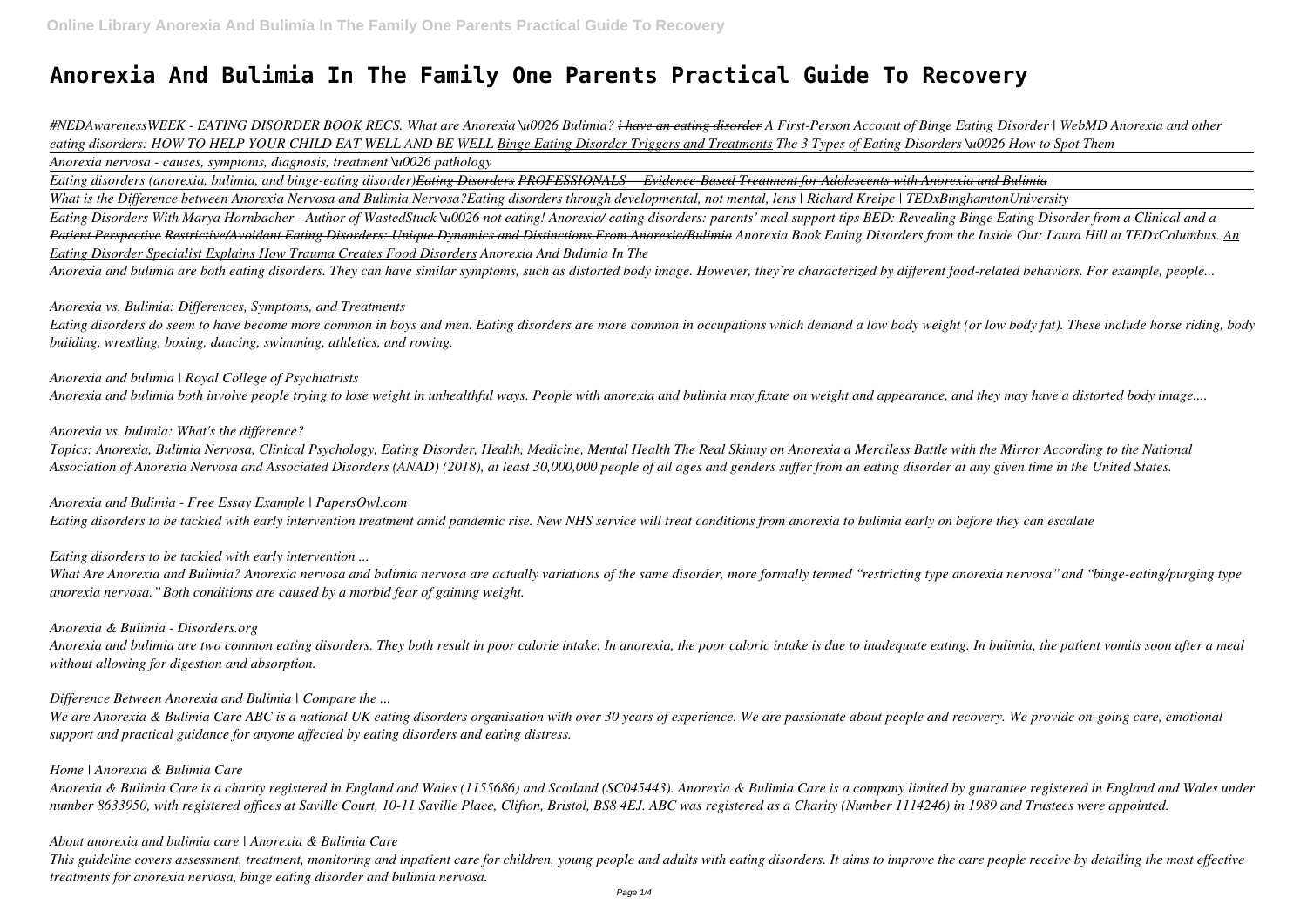# *Overview | Eating disorders: recognition and treatment ...*

*Bulimia is an eating disorder where you get into a cycle of urges to overeat and then make yourself sick to try to control your weight. People with bulimia may have previously suffered from anorexia.. You may feel that parts of your life are out of control, and that purging or restricting calories gives you a sense of control.*

Facts about Anorexia and Bulimia talk about the eating disorder often faced by men and women. The extreme weight loss is one of the signs of developing this disorder. Having diet is good as long as it will *never make the body unhealthy. We should concern with the body weight but the thinness is not good.*

# *Bulimia - YoungMinds*

### *10 Facts about Anorexia and Bulimia | Fact File*

*Sam Pollen was just a boy when he developed anorexia - 18 years later he has written a book about his experience that he hopes will help others with eating disorders.*

### *'Eating disorders affect boys too... I want them to know ...*

*The Crown's portrayal of Diana's bulimia is a breakthrough for on-screen eating disorders Graphic scenes of Princess Diana's bulimia have been included in The Crown.*

*The Crown's portrayal of Diana's bulimia is a breakthrough ...*

*Campaigners and MPs have written to the prime minister and health secretary, urging action on issues raised at the inquests of five women with anorexia. The letter asks the government to end the ...*

# *Eating disorders: Boris Johnson and Matt Hancock urged to ...*

*Anorexia (or anorexia nervosa) is a serious mental illness where people are of low weight due to limiting their energy intake. It can affect anyone of any age, gender, or background. As well as restricting the amount of food eaten, they may do lots of exercise to get rid of food eaten. Some people with anorexia may experience cycles of bingeing (eating large amounts of food at once) and then purging.*

### *Anorexia - What is Anorexia | Beat*

*Bulimia (or bulimia nervosa) is a serious mental illness. It can affect anyone of any age, gender, or background. People with bulimia are caught in a cycle of eating large quantities of food (called bingeing), and then trying to compensate for that overeating by vomiting, taking laxatives or diuretics, fasting, or exercising excessively (called purging).*

*#NEDAwarenessWEEK - EATING DISORDER BOOK RECS. What are Anorexia \u0026 Bulimia? i have an eating disorder A First-Person Account of Binge Eating Disorder | WebMD Anorexia and other* eating disorders: HOW TO HELP YOUR CHILD EAT WELL AND BE WELL Binge Eating Disorder Triggers and Treatments <del>The 3 Types of Eating Disorders \u0026 How to Spot Them</del> *Anorexia nervosa - causes, symptoms, diagnosis, treatment \u0026 pathology*

*Eating disorders (anorexia, bulimia, and binge-eating disorder)Eating Disorders PROFESSIONALS— Evidence-Based Treatment for Adolescents with Anorexia and Bulimia What is the Difference between Anorexia Nervosa and Bulimia Nervosa?Eating disorders through developmental, not mental, lens | Richard Kreipe | TEDxBinghamtonUniversity Eating Disorders With Marya Hornbacher - Author of WastedStuck \u0026 not eating! Anorexia/ eating disorders: parents' meal support tips BED: Revealing Binge Eating Disorder from a Clinical and a Patient Perspective Restrictive/Avoidant Eating Disorders: Unique Dynamics and Distinctions From Anorexia/Bulimia Anorexia Book Eating Disorders from the Inside Out: Laura Hill at TEDxColumbus. An Eating Disorder Specialist Explains How Trauma Creates Food Disorders Anorexia And Bulimia In The*

*Anorexia and bulimia are both eating disorders. They can have similar symptoms, such as distorted body image. However, they're characterized by different food-related behaviors. For example, people...*

# *Anorexia vs. Bulimia: Differences, Symptoms, and Treatments*

*Eating disorders do seem to have become more common in boys and men. Eating disorders are more common in occupations which demand a low body weight (or low body fat). These include horse riding, body building, wrestling, boxing, dancing, swimming, athletics, and rowing.*

# *Anorexia and bulimia | Royal College of Psychiatrists*

*Anorexia and bulimia both involve people trying to lose weight in unhealthful ways. People with anorexia and bulimia may fixate on weight and appearance, and they may have a distorted body image....*

| <del>ıd Bulimia</del> |  |
|-----------------------|--|
| tonHniversity         |  |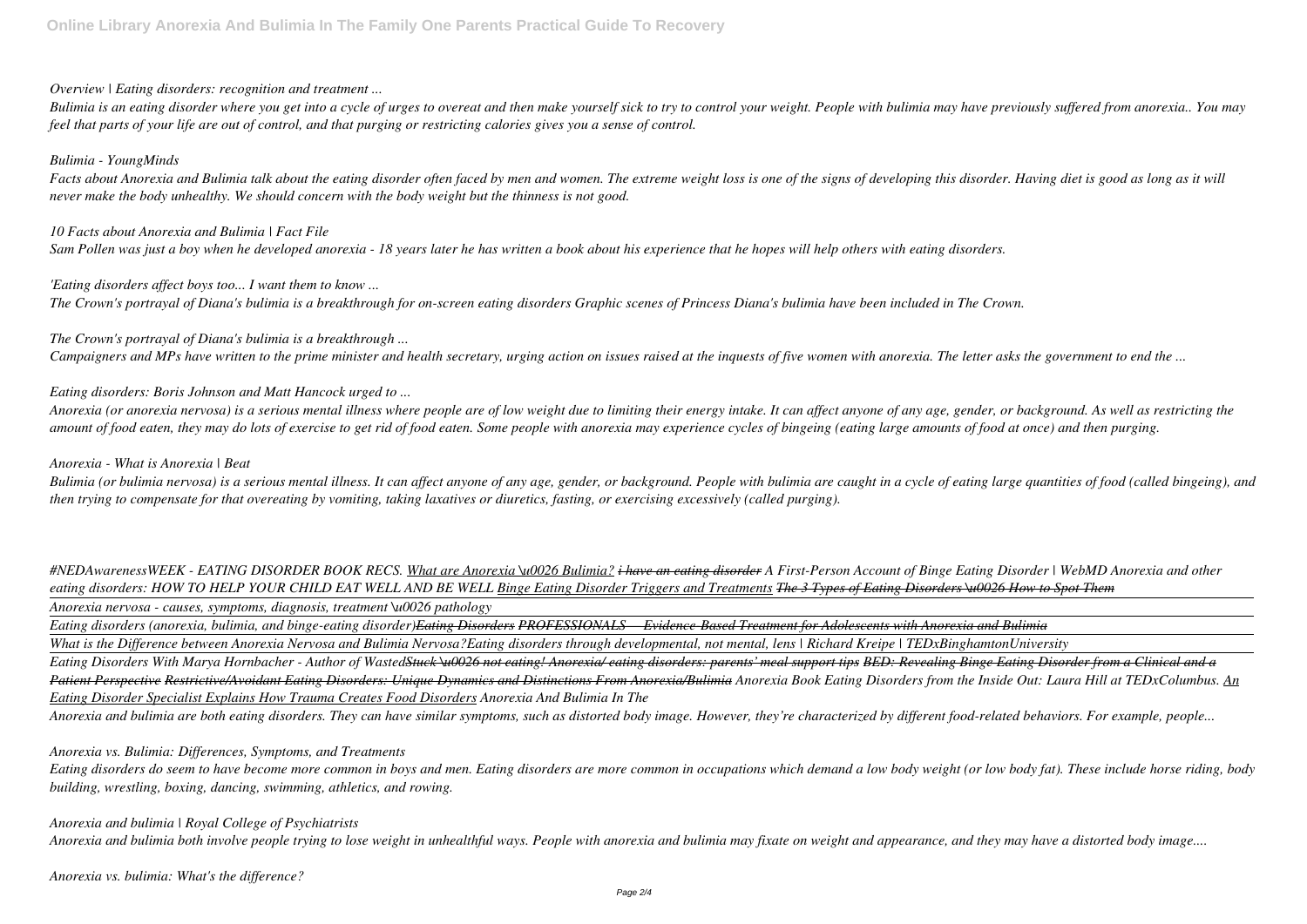*Topics: Anorexia, Bulimia Nervosa, Clinical Psychology, Eating Disorder, Health, Medicine, Mental Health The Real Skinny on Anorexia a Merciless Battle with the Mirror According to the National Association of Anorexia Nervosa and Associated Disorders (ANAD) (2018), at least 30,000,000 people of all ages and genders suffer from an eating disorder at any given time in the United States.*

### *Anorexia and Bulimia - Free Essay Example | PapersOwl.com*

*Eating disorders to be tackled with early intervention treatment amid pandemic rise. New NHS service will treat conditions from anorexia to bulimia early on before they can escalate*

### *Eating disorders to be tackled with early intervention ...*

*What Are Anorexia and Bulimia? Anorexia nervosa and bulimia nervosa are actually variations of the same disorder, more formally termed "restricting type anorexia nervosa" and "binge-eating/purging type anorexia nervosa." Both conditions are caused by a morbid fear of gaining weight.*

### *Anorexia & Bulimia - Disorders.org*

*Anorexia and bulimia are two common eating disorders. They both result in poor calorie intake. In anorexia, the poor caloric intake is due to inadequate eating. In bulimia, the patient vomits soon after a meal without allowing for digestion and absorption.*

# *Difference Between Anorexia and Bulimia | Compare the ...*

*We are Anorexia & Bulimia Care ABC is a national UK eating disorders organisation with over 30 years of experience. We are passionate about people and recovery. We provide on-going care, emotional support and practical guidance for anyone affected by eating disorders and eating distress.*

Facts about Anorexia and Bulimia talk about the eating disorder often faced by men and women. The extreme weight loss is one of the signs of developing this disorder. Having diet is good as long as it will *never make the body unhealthy. We should concern with the body weight but the thinness is not good.*

### *Home | Anorexia & Bulimia Care*

*Anorexia & Bulimia Care is a charity registered in England and Wales (1155686) and Scotland (SC045443). Anorexia & Bulimia Care is a company limited by guarantee registered in England and Wales under number 8633950, with registered offices at Saville Court, 10-11 Saville Place, Clifton, Bristol, BS8 4EJ. ABC was registered as a Charity (Number 1114246) in 1989 and Trustees were appointed.*

# *About anorexia and bulimia care | Anorexia & Bulimia Care*

*This guideline covers assessment, treatment, monitoring and inpatient care for children, young people and adults with eating disorders. It aims to improve the care people receive by detailing the most effective treatments for anorexia nervosa, binge eating disorder and bulimia nervosa.*

# *Overview | Eating disorders: recognition and treatment ...*

*Bulimia is an eating disorder where you get into a cycle of urges to overeat and then make yourself sick to try to control your weight. People with bulimia may have previously suffered from anorexia.. You may feel that parts of your life are out of control, and that purging or restricting calories gives you a sense of control.*

# *Bulimia - YoungMinds*

# *10 Facts about Anorexia and Bulimia | Fact File*

*Sam Pollen was just a boy when he developed anorexia - 18 years later he has written a book about his experience that he hopes will help others with eating disorders.*

# *'Eating disorders affect boys too... I want them to know ...*

*The Crown's portrayal of Diana's bulimia is a breakthrough for on-screen eating disorders Graphic scenes of Princess Diana's bulimia have been included in The Crown.*

# *The Crown's portrayal of Diana's bulimia is a breakthrough ...*

*Campaigners and MPs have written to the prime minister and health secretary, urging action on issues raised at the inquests of five women with anorexia. The letter asks the government to end the ...*

# *Eating disorders: Boris Johnson and Matt Hancock urged to ...*

*Anorexia (or anorexia nervosa) is a serious mental illness where people are of low weight due to limiting their energy intake. It can affect anyone of any age, gender, or background. As well as restricting the amount of food eaten, they may do lots of exercise to get rid of food eaten. Some people with anorexia may experience cycles of bingeing (eating large amounts of food at once) and then purging.*